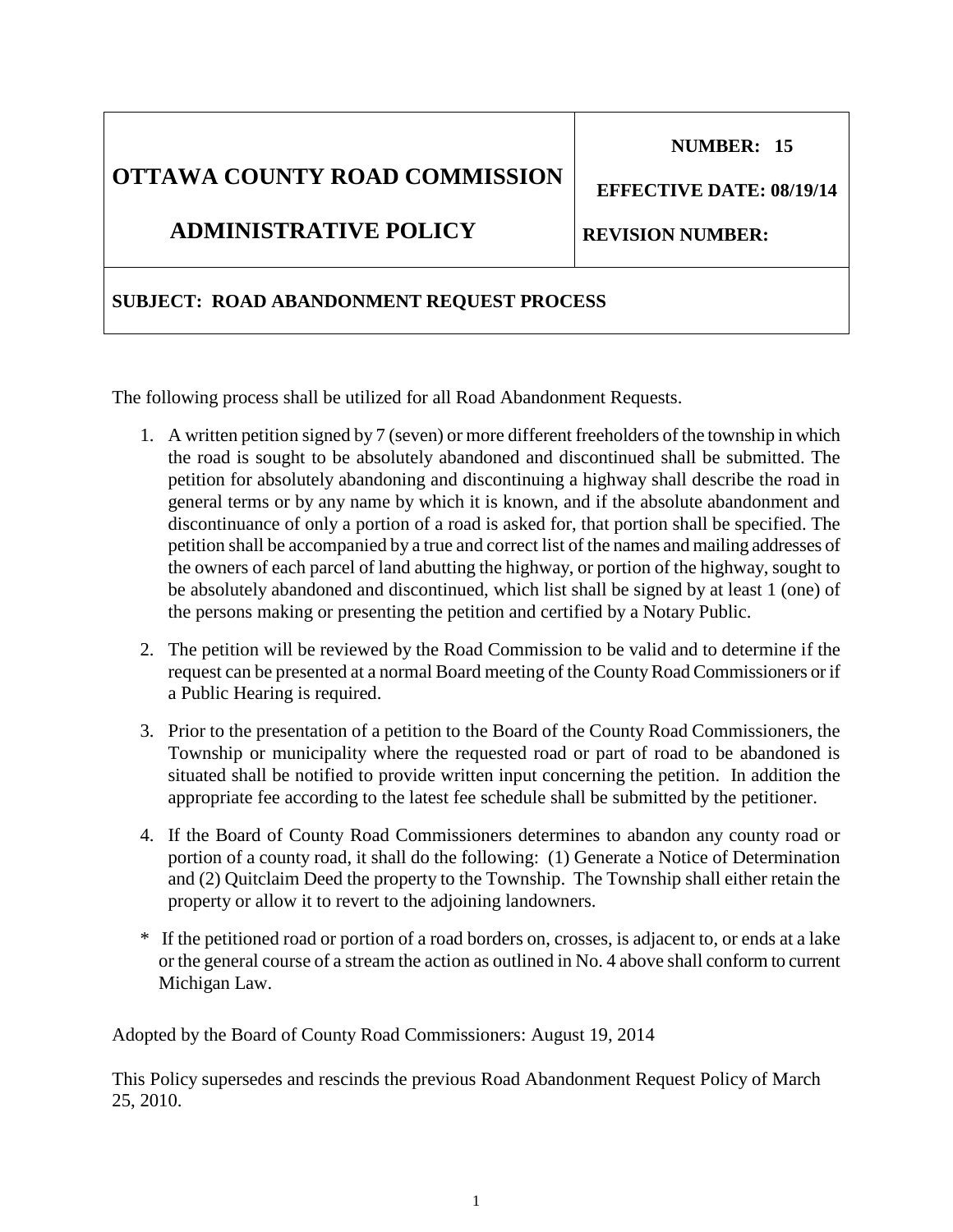### **Petition for Absolute Abandonment and Discontinuance**

#### **of a County Road or a Portion of a County Road Under Provisions of Section 18 of Chapter 4 of Act No. 283, of the Public Acts of 1909, as Amended**

We, the undersigned, being freeholders in Township, Ottawa County, Michigan hereby petition the BOARD OF COUNTY ROAD COMMISSIONERS OF THE COUNTY OF OTTAWA to absolutely abandon and discontinue the entire length of, or a portion of, the county highway known and described as follows:

\_\_\_\_\_\_\_\_\_\_\_\_\_\_\_\_\_\_\_\_\_\_\_\_\_\_\_\_\_\_\_\_\_\_\_\_\_\_\_\_\_\_\_\_\_\_\_\_\_\_\_\_\_\_\_\_\_\_\_\_\_\_\_\_\_\_\_\_\_\_\_\_\_\_\_\_\_\_\_\_\_\_\_\_\_\_\_\_\_\_\_\_\_\_\_\_\_\_\_\_\_\_\_\_\_

\_\_\_\_\_\_\_\_\_\_\_\_\_\_\_\_\_\_\_\_\_\_\_\_\_\_\_\_\_\_\_\_\_\_\_\_\_\_\_\_\_\_\_\_\_\_\_\_\_\_\_\_\_\_\_\_\_\_\_\_\_\_\_\_\_\_\_\_\_\_\_\_\_\_\_\_\_\_\_\_\_\_\_\_\_\_\_\_\_\_\_\_\_\_\_\_\_\_\_\_\_\_\_\_\_

NOTE – The circulator of this petition shall sign his or her name on the first line and shall be responsible for furnishing a true and correct list of the names and mailing addresses of the occupants of each parcel of land abutting the highway, or portion thereof, sought to be absolutely abandoned and discontinued. This information shall be provided on page two of the petition form and shall be certified to for its accuracy under oath by the person making or presenting this petition.

A petition for the absolute abandonment and discontinuance of any county road shall have a **minimum of seven (7) freeholders of the township in which the said road is located.**

| Signature                                                                        | Address or Parcel ID Number        |  |  |
|----------------------------------------------------------------------------------|------------------------------------|--|--|
| <b>Printed Name</b>                                                              | Date of Signature                  |  |  |
| 2.<br>the control of the control of the control of the control of the control of |                                    |  |  |
| Signature                                                                        | Address or Parcel ID Number        |  |  |
| Printed Name                                                                     | Date of Signature                  |  |  |
| 3.                                                                               |                                    |  |  |
| Signature                                                                        | <b>Address or Parcel ID Number</b> |  |  |
| <b>Printed Name</b>                                                              | Date of Signature                  |  |  |
|                                                                                  |                                    |  |  |
| Signature                                                                        | <b>Address or Parcel ID Number</b> |  |  |
| <b>Printed Name</b>                                                              | Date of Signature                  |  |  |
| $5.$ $-$                                                                         |                                    |  |  |
| Signature                                                                        | Address or Parcel ID Number        |  |  |
| <b>Printed Name</b>                                                              | Date of Signature                  |  |  |
| 6.                                                                               |                                    |  |  |
| Signature                                                                        | Address or Parcel ID Number        |  |  |
| <b>Printed Name</b>                                                              | Date of Signature                  |  |  |
|                                                                                  |                                    |  |  |
| Signature                                                                        | Address or Parcel ID Number        |  |  |
| <b>Printed Name</b>                                                              | Date of Signature                  |  |  |
|                                                                                  |                                    |  |  |

**\* Attach additional sheets for more signatures**